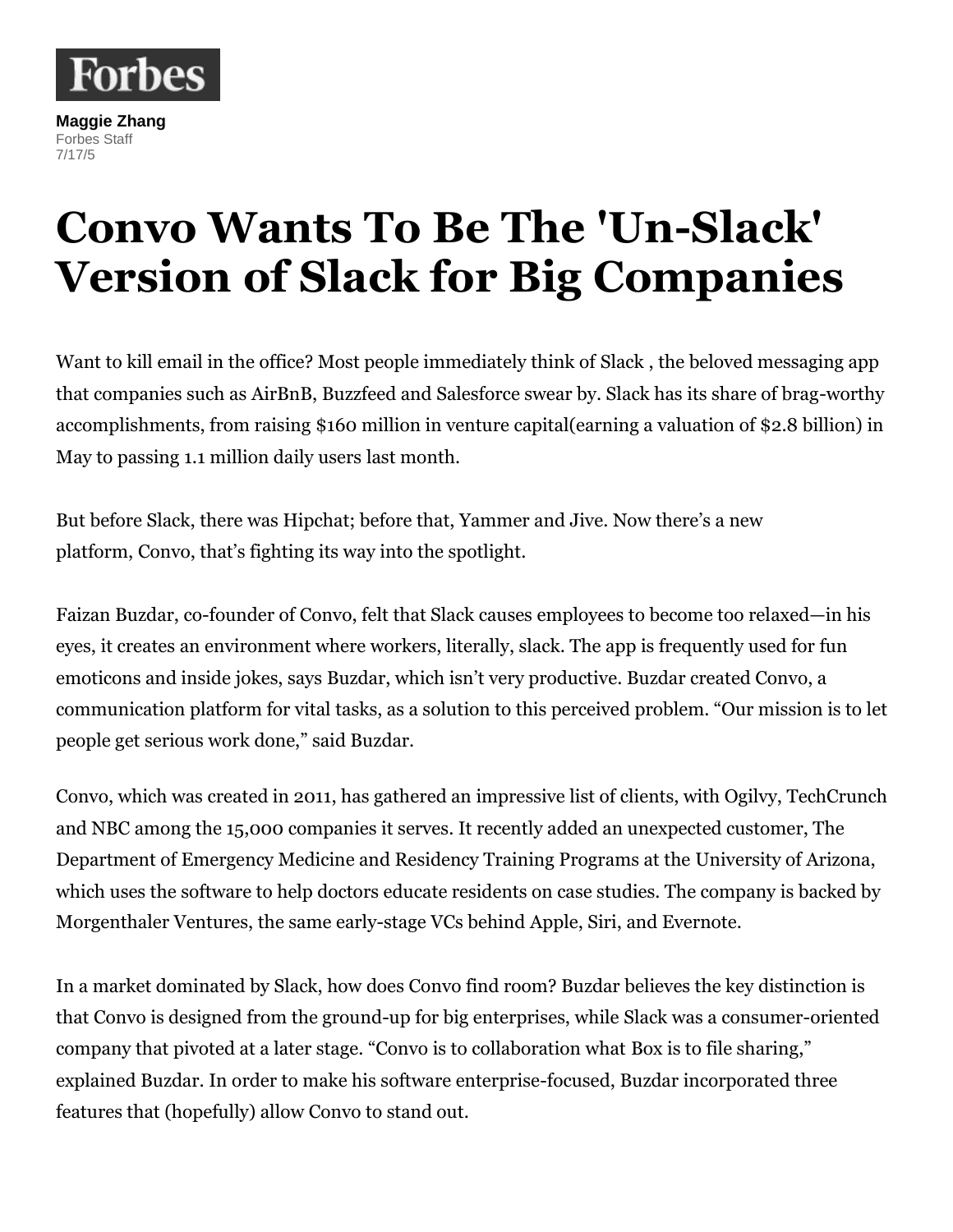First, users can annotate or highlight images and documents within the software. They can upload PowerPoints, PDFs and pictures, and then comment or zoom in on specific areas for co-workers to see. Annotating at a very micro level allows people to put their messages into context, which saves time spent scrolling through attachments. Buzdar describes this feature as "comments on steroids," because it simulates the experience of a co-worker sitting next to you and pointing to specific things.

Larry Cannell, research director at [Gartner](http://www.forbes.com/companies/gartner/), said, "For most collaboration software, if you post something, you'll comment about the whole file — but what's cool about Convo is that you can annotate on a particular paragraph of that document or area in a photograph."



Second, threaded conversations bring all related messages into one place. Not only does this feature prevent the central news feed from getting cluttered, but it also allows users to tag conversations and return to specific topics whenever they want. While the software allows private chat messages for casual banter, the threaded conversations become a public space for work-related comments.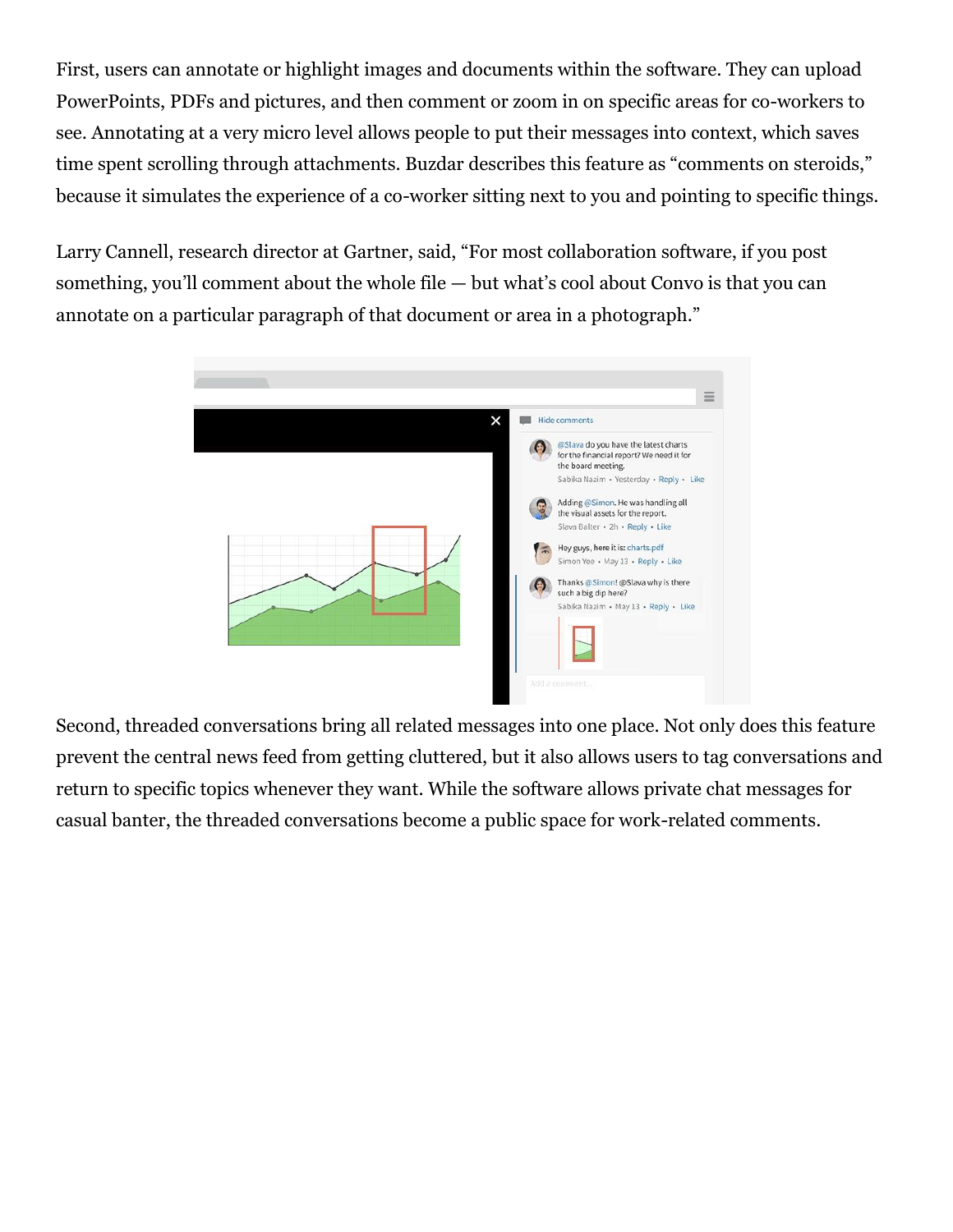

Finally, Convo has at-rest encryption, which provides a standard of security fit for large enterprises. This feature is particularly timely, given the [Slack breach](http://slackhq.com/post/114696167740/march-2015-security-incident-and-launch-of-2fa) that occurred just a few months ago. "Slack obviously has to focus a lot on virality, because that's the key thing they talk about," said Buzdar. "As a result, its choices are optimized for utility, with less barriers for users." For example, Slack only recently launched two-factor authentication for logging on, and used to show the popular chat rooms in a given company before a user was fully verified during the sign-up process (the company [tweeted](https://twitter.com/SlackHQ/status/500359649770893312) that the feature was a "trade-off" between usability and keeping team names a secret). Slack's ease-of-access can come at a cost—it can conflict with enterprise security by making it more probable for someone to find a loop.

With this in mind, Buzdar designed Convo with security measures such as Ediscovery (an admin can have access to all content to check for compliance with company policy or legal issues) and Admin Controls (to restrict access to content in the cloud to a specific IP range, ensuring that content can only be accessed from office locations). Although these features may be unpleasant for users who desire full privacy or want to access work content from their homes, they allow Convo to prioritize the protection of sensitive information.

Despite Convo's features, however, some users still prefer Slack. For example, many find themselves unable to turn away from Slack's friendly user interface design. "Slack is much easier on the eye than Convo," said James Thornton, chief editor at app directory [GetApp,](https://www.getapp.com/) who tested a previous version of Convo. "It's colorful and lots of fun to use … Convo doesn't have quite the same chirpy, colorful web interface style and is conservative in comparison." Thornton concludes that Slack is more "hip" as a communication tool, while Convo works well for serious project management.